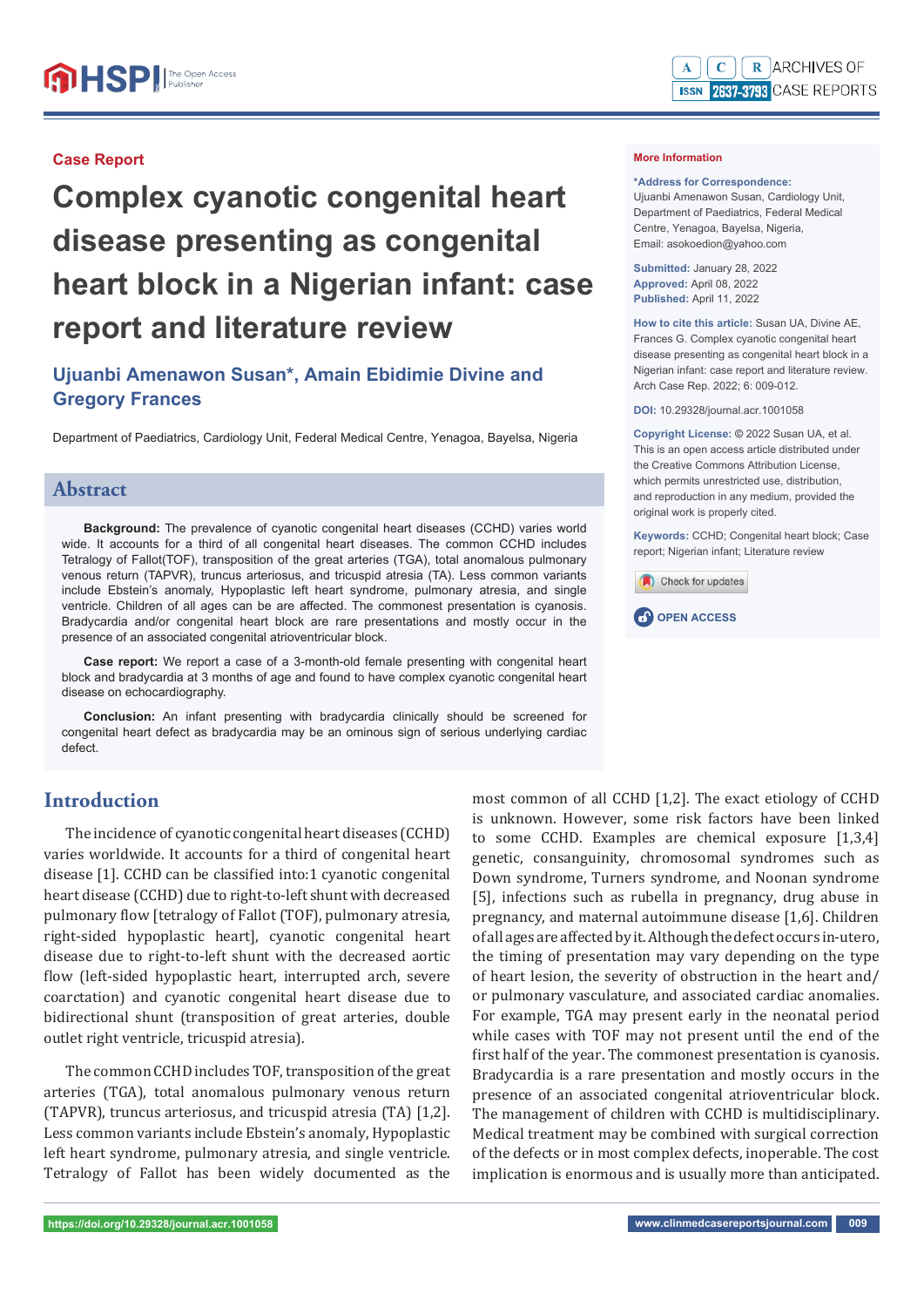

There are very few reports of complex cyanotic congenital heart disease presenting as sinus bradycardia in a child. We report a case of a 3-months-old female with complex cyanotic congenital heart disease presenting as sinus bradycardia.

#### **Case presentation**

We report a Baby D O, a 3 months old female neonate who was brought to Federal Medical Centre, Yenagoa by parents with complaints of fast breathing, poor suck, poor weight gain all from birth, and cough of 3 days duration. Fast breathing was present both at rest and with activity.

No history of bluish discoloration of the lips or mucous membranes. The child only lasts about 5 minutes on the mother's breast and had a frequent interruption of feeds and thus necessitating feeding with expressed breastmilk. There was a positive history of diaphoresis. At the onset of symptoms, the mother gave syrup quinine (antimalarial).

Pregnancy was supervised in a health center. There was a positive history of maternal ingestion of alcohol-based herbal concoctions throughout the first trimester. However, there was no history of rash, fever, or autoimmune illness in the mother. Pregnancy was carried to term and delivery was via spontaneous vaginal. Cried immediately after birth, did not need resuscitation, and birth weight was 4.2 kg.

The child was being fed with expressed breastmilk and fed 6-7 times a day. She was immunized for age. She was the  $5<sup>th</sup>$  of five children. Mother is a 37-year-old homemaker with tertiary education. Father is a 43-year-old taxi driver with secondary education. Two older siblings were macrosomic (4.0 kg and 4.2 kg). Mother is not a known diabetic or hypertensive.

There was neither history of congenital heart disease in the family nor any history of recurrent pregnancy loss or sibling death.

At presentation, she was in severe respiratory distress, moderately pale, dusky with oxygen saturation in room air of 67%, afebrile, and nil peripheral edema. Weight was 4.6 kg (77% of expected). On cardiovascular system examination, she was bradycardic with a heart rate of 54 bpm had active precordium with displaced apex beat (5<sup>th</sup> LICS lateral to MCL). She had a thrill and a left parasternal heave grade 1. Heart sounds were S1 and S2 (single S2) with a grade of 4/6 pansystolic murmur loudest at the lower left sternal border. A respiratory system examination revealed tachypnoea (RR-84 cpm) with widespread coarse crepitations. She also had tender hepatomegaly.

Chest radiograph (Figure 1) done showed cardiomegaly (CTR-75%) of left ventricular dominance, right atrial dilatation, and lung plethora. Twelve lead electrocardiograms (ECG) showed sinus bradycardia, prolonged PR interval (type 1 heart block), right axis deviation, and biventricular enlargement (Figure 2). Two-dimensional echocardiography

(Figure 3) performed demonstrated a complex CCHD (single atrium, single ventricle pathway, complete atrioventricular septal defect-AVSD with the hypoplastic right ventricle, TGA, hypoplastic pulmonary branches, PDA, and interrupted IVC). FBC and  $E/U/CR$  + calcium were essentially normal.

The child was placed on intranasal O2, intravenous antibiotics, isoproterenol, and furosemide with pacemaker implantation and cardiac surgical evaluation kept in view. However, she remained oxygen-dependent and persistently bradycardic (40-60 bpm) throughout admission. Parents signed against medical advice after 1 week of admission despite adequate counseling.



**Figure 1:** Chest Radiograph showing cardiomegaly (CTR-75%) of left ventricular dominance, right atrial dilatation and lung plethora.



Figure 2: Twelve lead electrocardiogram (ECG) of infant showing a first-degree heart block (ECG of the infant demonstrates prolonged PR interval with sinus bradycardia)), right axis deviation, poor R wave progression and bi-ventricular hypertrophy.



**Figure 3:** 2D Echocardiogram –subcostal view showing a single atrium.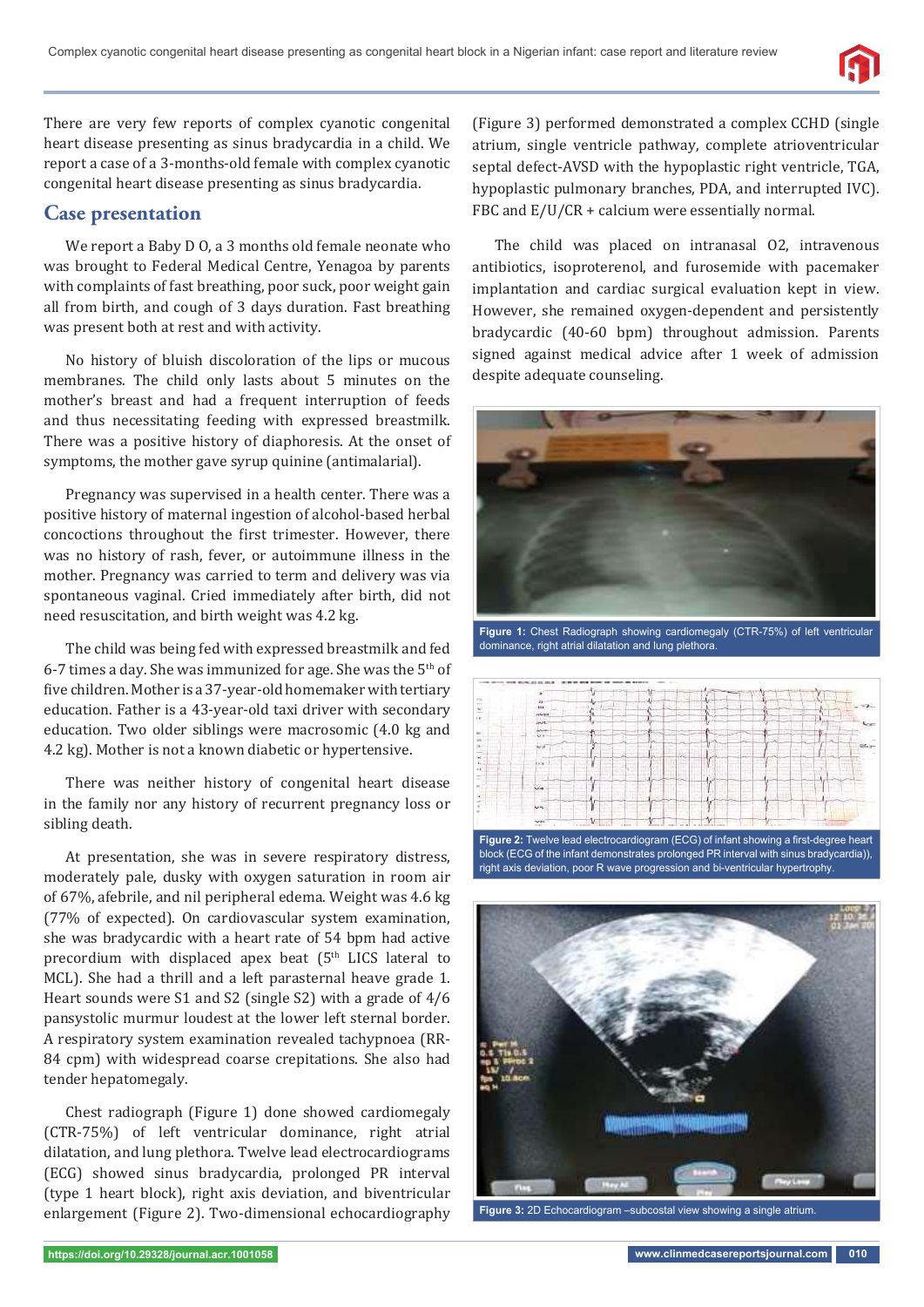

# **Discussion**

The age at diagnosis of CCHD depends on the type of heart lesion and other associated factors such as the severity of the lesion, other co-morbidity, and where the children reside (western countries or under-developed regions of the world). In a study by Animasahun, et al. [7] on cyanotic congenital heart disease among Nigerian children, it was observed that the children with TGA, TAPVC, TA, Truncus Arteriosus, and DORV were diagnosed earlier than the patients with TOF.

The average age of presentation in their study was 10 months. This was similar to other reported studies [8-11]. The fact that our patient presented at an earlier age (3 months) is not surprising as the defects were multiple and complex. In a case report by Nkoke, et al. [12] on a complete congenital heart block in a Cameroonian neonate with a complex cyanotic congenital heart defect, the age at presentation was 1 month. This neonate also had complex defects. Our patient would have presented earlier than 3 months if not for the very poor health-seeking behavior of the parents as the child was symptomatic from birth.

Our patient was a female and the case reported by Nkoke, et al. [12] was also a female. On the contrary, there was a male predominance in the study by Animasahun, et al. [7]. A few studies documented a similar report of male predominance [10,13]. While other investigators reported an equal distribution across both genders [8,11,14].

The possible associated risk factor for congenital heart defect in our patient was a maternal frequent intake of alcoholbased herbal concoctions throughout the first trimester. While in the case report by Nkoke, et al. [12] there were no maternal infections, no maternal diabetes, and no maternal alcohol consumption during pregnancy [12]. There were no clinical signs and symptoms of maternal connective tissue disease [12]. There was neither history of congenital heart disease in the family nor any history of recurrent pregnancy loss [12]. In a study by Ashraf, et al. [15] the commonest risk factors encountered among the studied neonates were positive parental consanguinity (34%), followed by maternal drug intake in  $1<sup>st</sup>$  trimester of pregnancy (20%). Maternal infection during 1<sup>st</sup> trimester and positive family history of CCHD were found in 16% and 12%, respectively [15].

Our patient presented with fast breathing, poor weight gain, poor suck, and bradycardia.

However, obvious cyanosis was not noticed. This could be a result of the complexity of the cardiac defects with associated atrioventricular septal defect and PDA on echocardiography.

While in the case report by Nkoke, et al. [12] the patient only presented with discrete cyanosis and bradycardia. In the study by Ashraf, et al. [15] the most common presenting symptoms were central cyanosis (100%), followed by respiratory distress (82%), and feeding difficulties (62%) in the form of poor suckling, poor feeding, and interrupted feeding whereas the less common presentations were generalized convulsions (12%) and bleeding tendency (4%). This was in contrast to the study carried out by Animasahun, et al. [7] where 43.9% presented with no cyanosis. This could be due to the age of the participants studied. While only neonates were studied by Ashraf, et al. [15] Animasahun, et al. [7] studied children from 0 to 14 years. The twelve lead electrocardiogram (ECG) showed sinus bradycardia, and prolonged PR interval indicative of first-degree heart block. Congenital heart block (CHB) may be due to structural heart defects or maternal connective tissue disease or both [16]. In less than 10% of cases, congenital AV block may be either 1st or 2<sup>nd</sup> degree block at birth, of which 50% progress to 3<sup>rd</sup> degree block in postnatal life [17]. Congenital heart block can be detected in utero between 18 and 28 weeks of gestation by echocardiography in the presence of fetal bradycardia [18]. The association with a structural congenital heart defect significantly increases mortality [16]. According to Kertesz, et al. [19] in various series of fetal congenital complete atrioventricular block, 30% to 53% of cases had associated congenital heart defect [19]. Of these, only 14% survived the neonatal period compared to 85% survival of the autoimmune isolated congenital complete atrioventricular block [19].

In our index case, we were unable to test for autoantibodies due to non -the availability of facilities and limited resources. Our patient however had a structural heart defect known to be associated with congenital heart block.

Our patient had a complex CCHD (single atrium, single ventricle pathway, complete AVSD with the hypoplastic right ventricle, TGA, hypoplastic pulmonary branches, PDA, and interrupted IVC) on two-dimensional echocardiography. The patient in the case report by Nkoke, et al. [12] also had a complex CCHD (dextrocardia, a complete atrioventricular septal defect, and malposition of great arteries). In our report and the case reported by Nkoye, et al. [12] the patients had TGA and complete AVSD. In Uganda, Namuyonga, et al. [20] reported a case of isolated CHB in an infant diagnosed at the age of 7 months whereby echocardiography did not reveal any associated structural congenital heart defect.

Transposition of great arteries has been reported as the second most commonest CCHD with TOF being first [21]. On the contrary, Transposition of great arteries (D-TGA) was the most frequent type of CCHD in the study by Ashraf, et al. [15] with a frequency of 66%, followed by HLHS (12%) and complex CCHD (12%), meanwhile, the less common types were single ventricle (4%) and pulmonary atresia (4%) followed by hypoplastic right ventricle (2%) [15]. Animasahun, et al. [7] reported TGA as the third most commonest CCHD. TGA was the third most commonest in the study by Animasahun, et al. [7] because of the inclusion of isolated cases of DORV and combined cardiac lesions with DORV thereby increasing